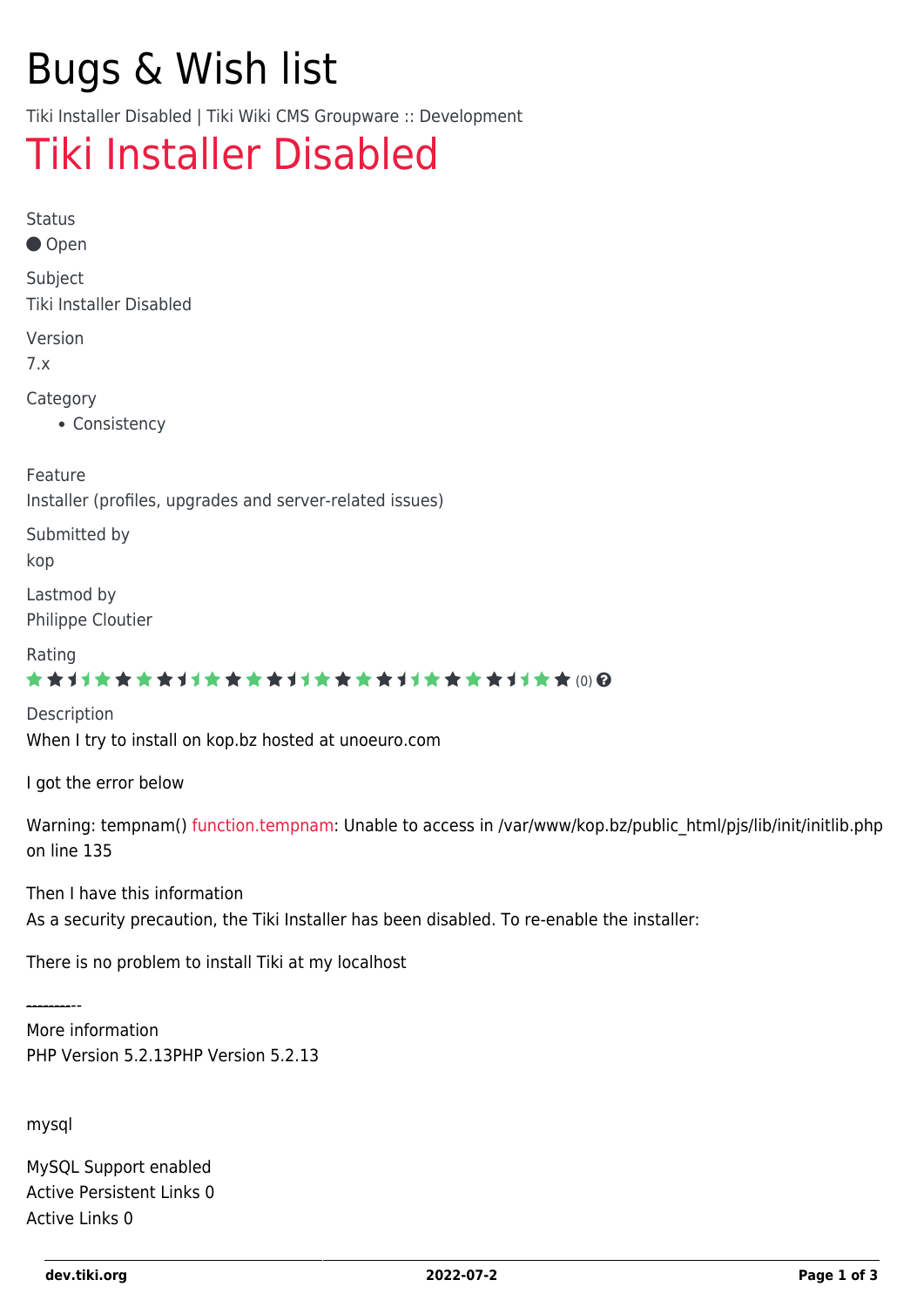Client API version 4.1.18 MYSQL\_MODULE\_TYPE external MYSQL\_SOCKET /var/lib/mysql/mysql.sock MYSQL\_INCLUDE -I/usr/include/mysql MYSQL\_LIBS -L/usr/lib -lmysqlclient

Directive Local Value Master Value mysql.allow\_persistent On On mysql.connect\_timeout 60 60 mysql.default\_host no value no value mysql.default\_password no value no value mysql.default\_port no value no value mysql.default\_socket no value no value mysql.default\_user no value no value mysql.max\_links Unlimited Unlimited mysql.max\_persistent Unlimited Unlimited mysql.trace\_mode Off Off

#### mysqli

MysqlI Support enabled Client API library version 4.1.18 Client API header version 4.1.18 MYSQLI\_SOCKET /var/lib/mysql/mysql.sock

Directive Local Value Master Value mysqli.default\_host no value no value mysqli.default\_port 3306 3306 mysqli.default\_pw no value no value mysqli.default\_socket no value no value mysqli.default\_user no value no value mysqli.max\_links Unlimited Unlimited mysqli.reconnect Off Off

Importance 5 Priority 25 Demonstrate Bug (Tiki 19+) This bug has been demonstrated on show2.tikiwiki.org [SVN update](#page--1-0) Ticket ID

3801 Created Tuesday 22 February, 2011 07:48:43 GMT-0000 by kop